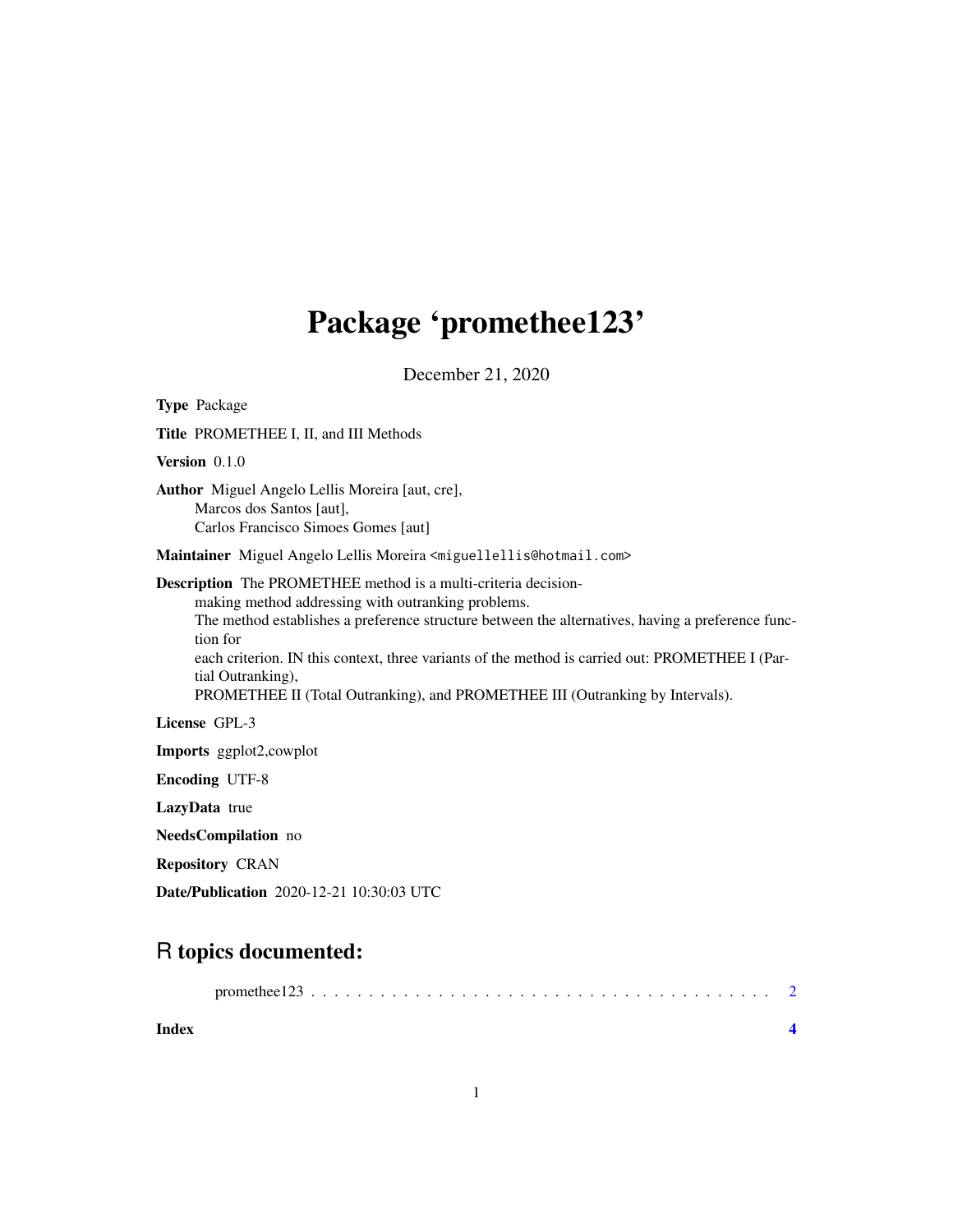#### Description

The PROMETHEE method is a multti-criteria decision-making method addressing with outranking problems. The method establishes a preference structure between the alternatives, having a preference function for each criterion. IN this context, three variants of the method is carried out: PROMETHEE I (Partial pre-ordering), PROMETHEE II (Total pre-ordering), and PROMETHEE III (pre-ordering by inervals).

#### Usage

```
promethee123(alternatives, criteria, decision_matrix, min_max,
normalization_function, q_indifference, p_preference, s_curve_change, criteria_weights)
```
#### Arguments

| alternatives           | The names respective to set of alternatives in evaluation                                                                                                      |  |  |  |  |  |  |  |  |
|------------------------|----------------------------------------------------------------------------------------------------------------------------------------------------------------|--|--|--|--|--|--|--|--|
| criteria               | The names respective to set of criteria in evaluation                                                                                                          |  |  |  |  |  |  |  |  |
| decision_matrix        |                                                                                                                                                                |  |  |  |  |  |  |  |  |
|                        | A matrix where rows correspond to the criteria and columns correspond to al-<br>ternatives, there is inputed the performance of alternatives in each criterion |  |  |  |  |  |  |  |  |
| min_max                | A vector with objectives, minimize or maximize, to each criteria.                                                                                              |  |  |  |  |  |  |  |  |
| normalization_function |                                                                                                                                                                |  |  |  |  |  |  |  |  |
|                        | Numerical description relative to each type of normalization function to each<br>criterion                                                                     |  |  |  |  |  |  |  |  |
|                        | q_indifference Indifference threshold                                                                                                                          |  |  |  |  |  |  |  |  |
|                        | p_preference Preference threshold                                                                                                                              |  |  |  |  |  |  |  |  |
|                        | s_curve_change Threshold of changing in the curve                                                                                                              |  |  |  |  |  |  |  |  |
| criteria_weights       |                                                                                                                                                                |  |  |  |  |  |  |  |  |
|                        | Numerical representation of the respective importance for each criterion                                                                                       |  |  |  |  |  |  |  |  |

#### Details

- For normalization function we have six types: [ 1 ] for USUAL (0 or 1) — [ 2 ] for U-SHAPE (0 or 1) q [ 3 ] for V-SHAPE (x/p or 1) p [ 4 ] for LEVEL (0, 0.5 or 1) q , p [ 5 ] for V-SHAPE I (0, (xq)/(p-q) or 1) q , p [ 6 ] for GAUSSIAN (0 or 1-e^(-x^2/2\*s^2)) s ———————————- q = indifference parameter  $p =$  preference parameter  $s =$  parameter to indicate change in the preference curve

- The input of thresholds depends of the type of preference function used;

- The sum of weights must be 1;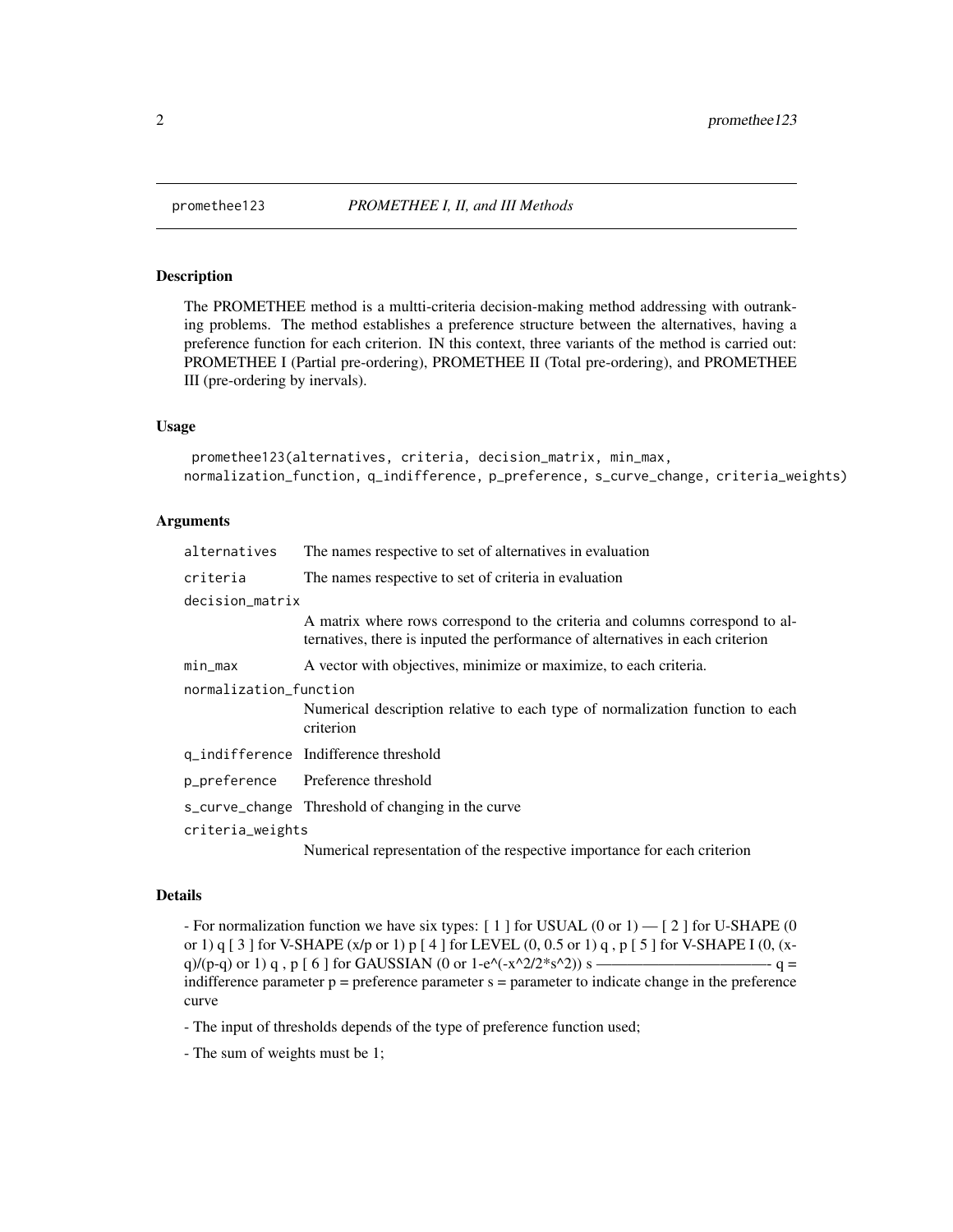#### promethee123 3

#### Value

- Performance in each criterion;
- Global Index of Importance;
- Importance Flows (Positive, Negative, and Net);
- Preference relations in PROMETHEE I;
- Total Outranking in PROMETHEE II;
- Preference relations in PROMETHEE III;
- Graphical representations of PROMETHEE I, II, and III.

#### Author(s)

Miguel Angelo Lellis Moreira <miguellellis@hotmail.com>, Marcos dos Santos <marcosdossantos\_doutorado\_uff@ya Carlos Francisco Simoes Gomes <cfsg1@bol.com.br>

#### References

BRANS, Jean-Pierre; DE SMET, Yves. PROMETHEE methods. In: Multiple criteria decision analysis. Springer, New York, NY, 2016. p. 187-219. DOI: 10.1007/978-1-4939-3094-4\_6. <https://link.springer.com/chapter/10.1007/978-1-4939-3094-4\_6>

#### Examples

```
alternatives <- c("SARP", "ORAC", "TOTS", "MICRO", "IBRP")
criteria <- c("Price", "Complexity", "Security", "Performance")
decision_matrix <- matrix(c(15, 29, 38, 24, 25.5,
                           7.5, 9, 8.5, 8, 7,
                            1, 2, 4, 3, 3,
                            50, 110, 90, 75, 85),
                      ncol = length(alternatives), nrow = length(criteria), byrow = TRUE)
min_max <- c("min", "min", "max", "max")
normalization_function <- c( 5 , 5 , 5 , 5 )
q_indifference <- c(2, 0.5 , 1 , 10)
p_preference <- c(5 , 1 , 2 , 20)
s_curve_change <- c("","","","")
criteria_weights <- c(0.2 , 0.2 , 0.3 , 0.3)
```
promethee123(alternatives, criteria, decision\_matrix, min\_max, normalization\_function, q\_indifference, p\_preference, s\_curve\_change, criteria\_weights)